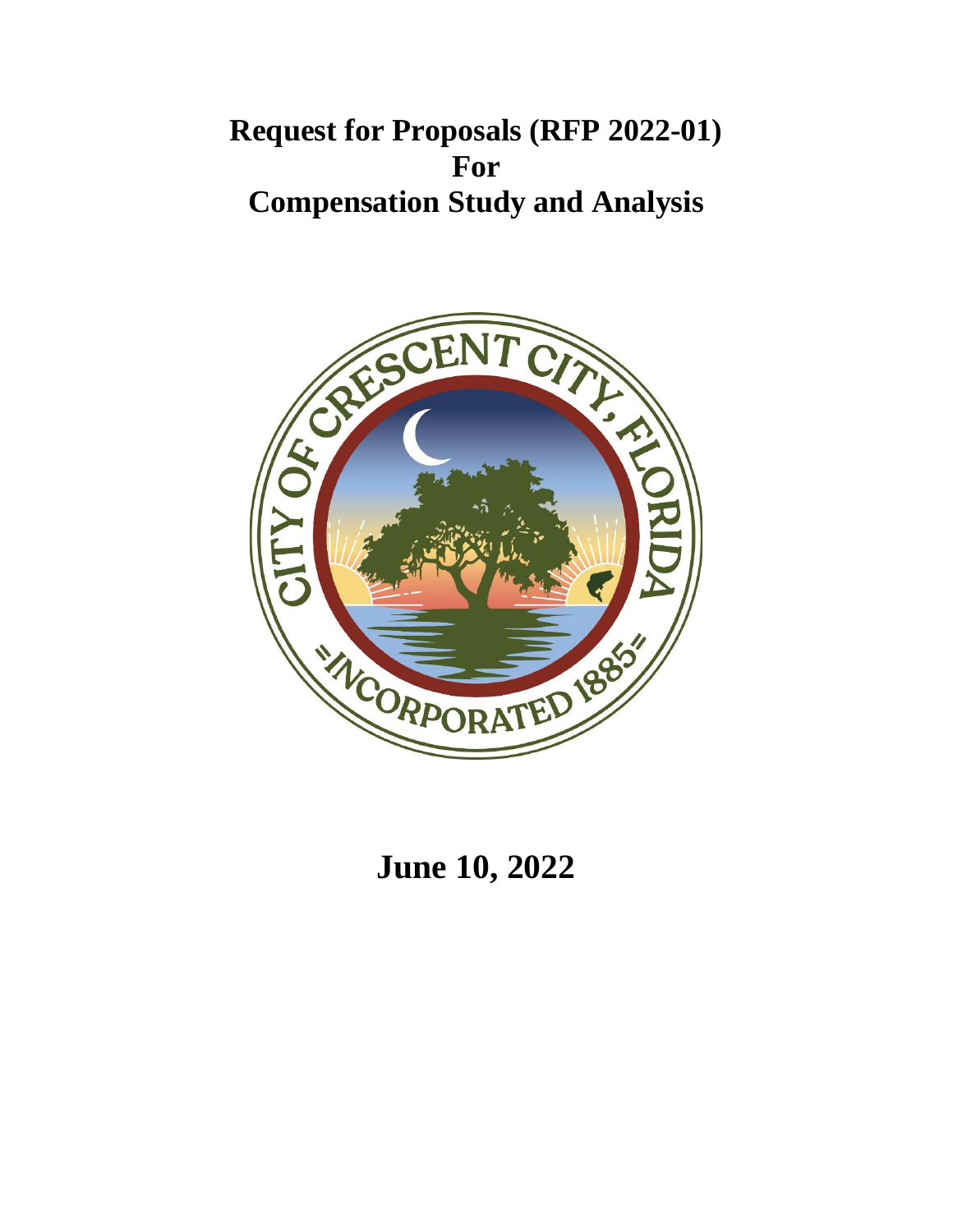### **REQUEST FOR PROPOSAL FOR COMPENSATION STUDY AND ANALYSIS**

The City of Crescent City is seeking a highly qualified and experienced individual(s) or firm with a proven track record of accomplishment in similar public sector projects to conduct a comprehensive compensation study and analysis for all positions in the employee groups and to provide recommendations to address any anomalies within current pay structures.

The purpose of the Request for Proposal (RFP) is to provide interested individual(s) or firms with sufficient information to enable them to propose and submit proposals for the scope outlined within the RFP.

## **I. GENERAL INFORMATION**

The City of Crescent City was incorporated in 1885. The City is a rural community encompassing about 2 square miles in Putnam County, located in NE Florida. The City's population is approximately 1,700. The City is primarily a residential community with a National Register Historic District and an historic downtown that is at the beginning of a revitalization process. The City of Crescent City is governed by a five-member City Commission operating under the City Commission/City Manager form of government. City Council Members serve staggered four-year terms. City services are provided through a combination of continuing service agreements and city departments. Law Enforcement, Planning, IT, Legal, Building, and Finance are all contracted services. Public Works which is comprised of Parks, Streets, Water and Wastewater, Utility Billing, Natural Gas, Code Enforcement, City Clerk and Redevelopment are all in-house functions as are certain aspects of Finance such as accounts payable, payroll and Human Resources. Fire services are a combination of Volunteer Firefighters and County Services. The City employs a part-time Fire Chief. The City has a total of 20 full-time employees and 3 part-time employees.

### **II. SCOPE OF SERVICE**

The purpose of the Compensation Study and analysis is to ensure appropriate compensation for all Maintenance, Clerical, Technical Unit Employees, as well as Middle Management, Professional, Supervisory Unit Employees, and Executive and Management Employees.

The City's objectives are to:

- a. Attract and retain qualified employees.
- b. Provide salaries commensurate with assigned duties.
- c. Provide benefits commensurate with comparable government agencies.
- d. Clearly outline promotional opportunities and provide recognizable compensation growth.
- e. Provide justifiable pay differential between individual classes.
- f. Maintain a competitive position with other comparable government entities and private employers within the same geographic areas.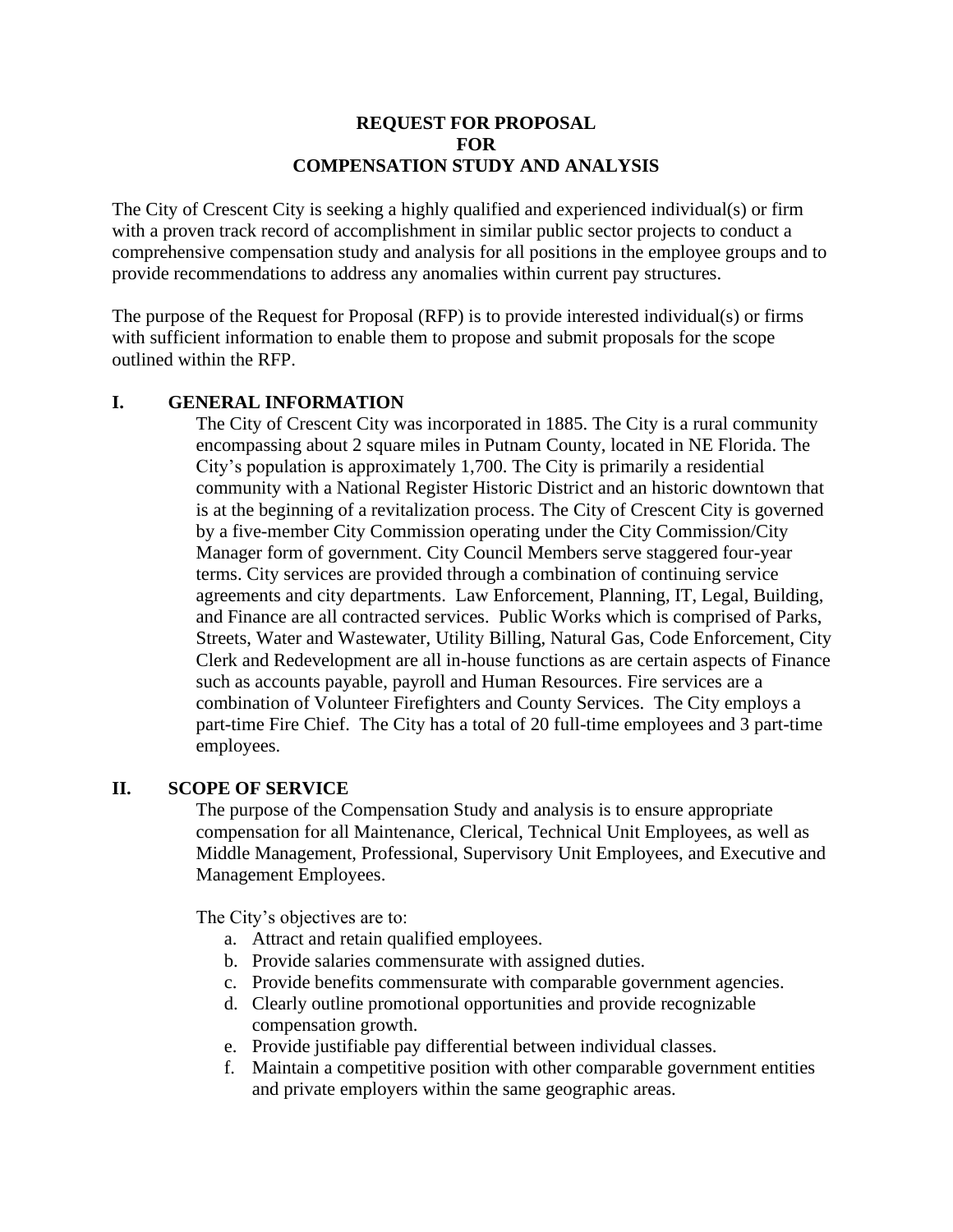The Consultant shall conduct comprehensive compensation surveys for all classifications in accordance with the requirements described in this Scope of Work. The services provided shall include, but not be limited to, the following:

- a. Review and provide cost-effective recommendations, including rationale, to align City's compensation structure for all positions in consideration of the City's current pay practices and policies, internal pay relationships, and the external labor market.
- b. Reevaluate and recommend changes, as applicable, to City's existing labor market comparison agencies to determine ongoing relevance and continued appropriateness. Develop a presentation if recommending modifications to the list of comparable agencies, including the rationale for changes.
- c. Prepare and submit to Human Resources (HR) a compensation survey final report that analyzes salary and total compensation labor market data for all job classifications, to include the following:
	- Agencies surveyed
	- Comparable class title
	- Salary range minimum
	- Salary range maximum/control point
	- Number of observations
	- Level of variability of the data
	- Market value relative to 50th percentile (market median) and 75th percentile
	- Percent of City salary range above/below the market median value
	- Explanation and outline of methodology used
	- Summary and assessment of City's data relative to the market data points
	- Review of current pay structure relative to market data points and/or recommendation of possible change
	- Identification of key issues that may need to be addressed
	- Recommendations that include rationale for each key issue identified and a proposal for implementation
	- Review of City's total compensation (including health benefits) compared to market data points and/or recommendations of possible change(s)
	- A key explaining comparative data points used to analyze City salary and total compensation with market salary and total compensation data
	- Percentile placement amounts for all positions regarding salary and total compensation relative to market position
- d. Conduct a cost analysis and quantify fiscal impact of proposed implementations/recommendations for adjustment of market valued job classifications that may be out of alignment.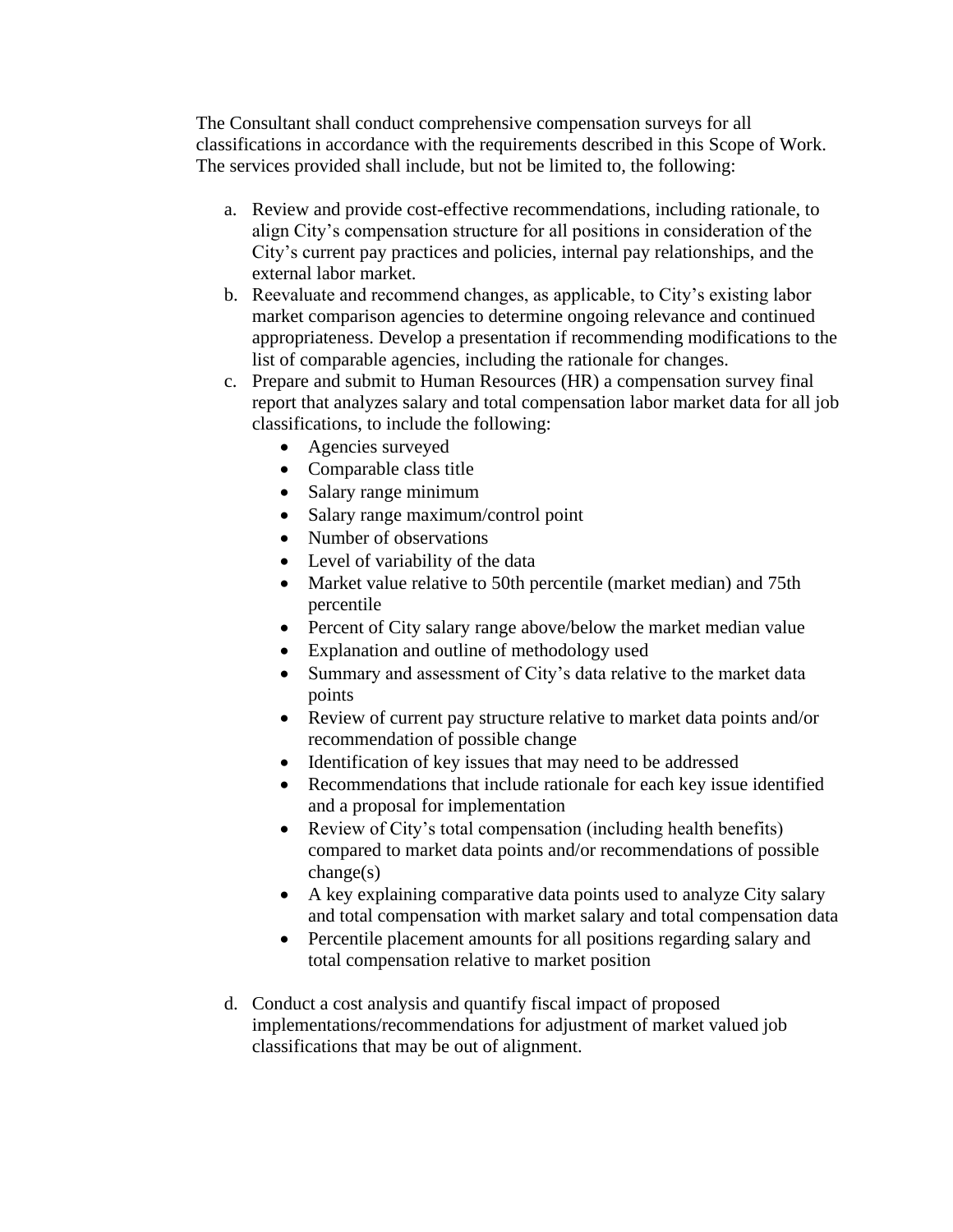For the duration of the project, the Consultant shall provide HR with ongoing and regular reports on the status and any issues encountered during the project. The City will provide copies of all salary schedules and benefits summary for calendar year 2022 and any other available in-house information requested by the Consultant that may be required to complete the study. The Consultant shall provide HR a recommended strategy for implementing any changes suggested based on findings within the context of City policies and procedures.

# **III. GENERAL INSTRUCTIONS AND PROVISIONS**

**1) Proposal Format Guidelines:** Interested entities are to provide the City of Crescent City with a thorough Proposal using the following guidelines: Proposal should be typed and should contain no more than 20 typed pages using 12-point font size, including transmittal letter and resumes of key people, but excluding Index/Table of Contents, tables, charts, graphic exhibits, and pricing forms.

Each Proposal will adhere to the following order and content of sections. Proposal should be straightforward, concise and provide "layman" explanations of technical terms that are used. Emphasis should be concentrated on conforming to the RFP instructions, responding to the RFP requirements, and providing a complete and clear description of the offer.

> a. **Vendor Application Form and Cover Letter:** A cover letter, not to exceed three pages in length, should summarize key elements of the Proposal. An individual authorized to bind the Contractor must sign the letter. Indicate the address and telephone number of the Contractor's office located nearest to Crescent City, Florida, and the office from which the project will be managed.

b. **Background and Project Summary Section:** The Background and Project Summary Section should describe your understanding of the City, the work to be done, and the objectives to be accomplished.

c. **Company Experience and Qualifications:** The information requested in this section should describe the qualifications of the firm or entity, key staff, and subcontractors performing services within the past five years that are similar in size and scope to demonstrate competence to perform these services.

d. **References:** Provide three references that received similar services from your firm. The City of Crescent City reserves the right to contact any of the organizations or individuals listed. Information provided shall include:

- Client name;
- Project description;
- Project start and end dates; and
- Client project manager name, telephone number, and e-mail address.

e. **Methodology:** Provide a detailed description of the approach and methodology to be used to accomplish the Scope of Work of this RFP.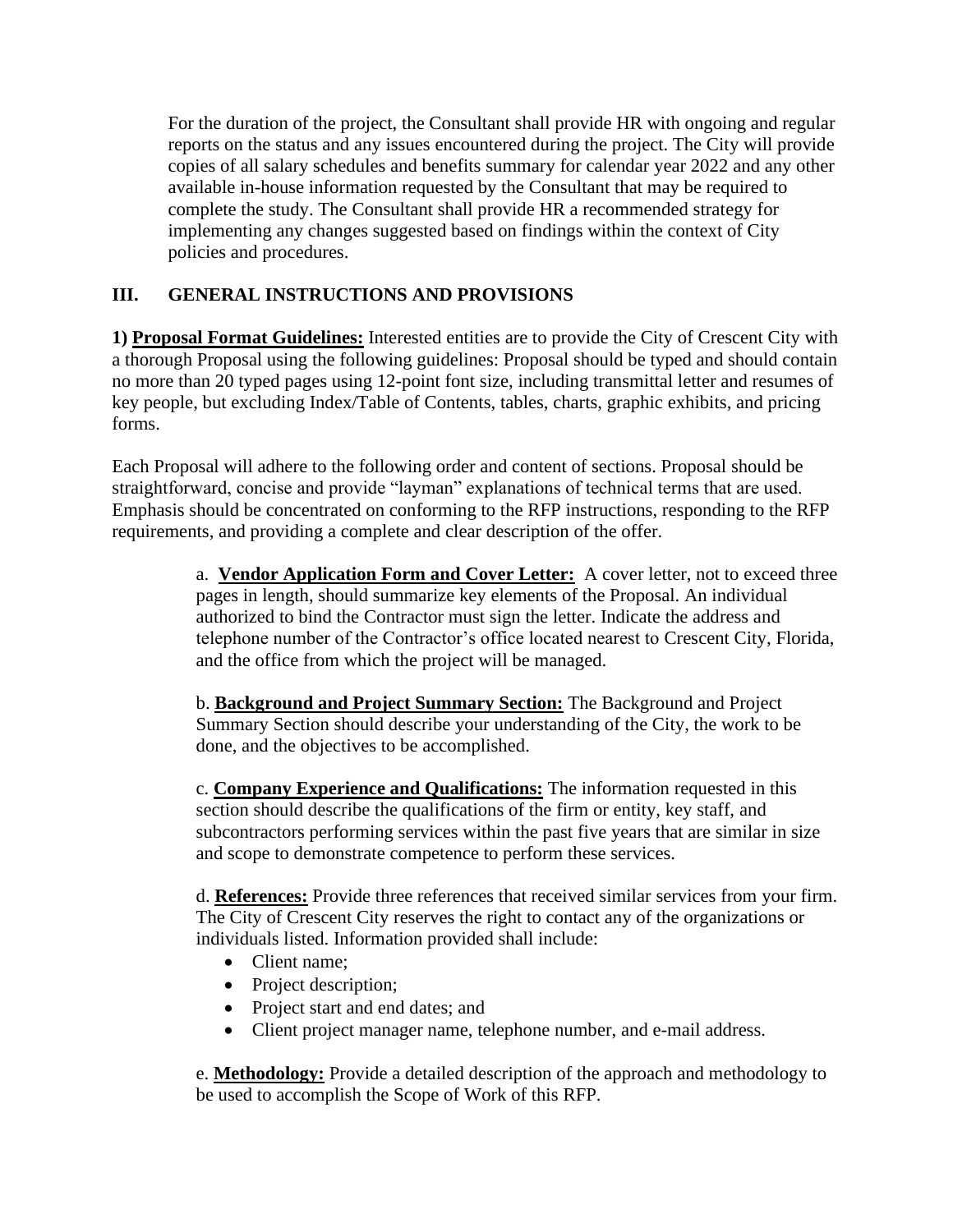f. **Staffing:** Provide a list of individual(s) who will be working on this project and indicate the functions that each will perform. Include a resume for each designated individual. Upon award and during the contract period, if the Contractor chooses to assign different personnel to the project, the Contractor must submit their names and qualifications, including the information listed above to the City for approval before they begin work.

g. **Project Timeline:** Provide a detailed timeline with milestones to complete comprehensive Scope of Work.

h. **Cost-Proposals:** All proposers are required to submit a detailed Cost Proposal to be included with their Proposal. Pricing instructions should be clearly defined to ensure fees proposed can be compared and evaluated. Proposals shall be valid for a minimum of 90 days following submission. The fee must be inclusive of all costs charged to the City.

i. **Disclosure:** Please disclose any and all past or current business and personal relationships with any current Crescent City elected official, appointed official, City employee, or family member of any current Crescent City elected official, appointed official, or City employee. Any past or current business relationship may not disqualify the firm or individual from consideration.

**2) Important Notice:** The City has attempted to provide all information available. It is the responsibility of each Proposer to review, evaluate, and, where necessary, request any clarification prior to submission of a Proposal. Proposers are not to contact other City personnel with any questions or clarifications concerning this Request for Proposal (RFP).

**3) Addendum**: If clarification or interpretation of this solicitation is considered necessary by City, a written addendum shall be issued, and the information will be posted on the City's website at www.crescentcity-fl.com. Any interpretation of, or correction to, this solicitation will be made only by addendum issued by the City's Administration Department. It is the responsibility of each Proposer to periodically check the City's website to ensure that it has received and reviewed any and all addenda to this solicitation. The City will not be responsible for any other explanations, corrections to, or interpretations of the documents, including any oral information.

**4) Schedule of Events:** This Request for Proposal shall be governed by the following schedule:

| June 10, 2022            |
|--------------------------|
| July 7, 2022, by 5:00 pm |
| July 8, 2022             |
| July 14, 2022            |
|                          |

**5) Process for Submitting Proposals:** The Proposal must be submitted using the format as indicated in the Proposal format guidelines.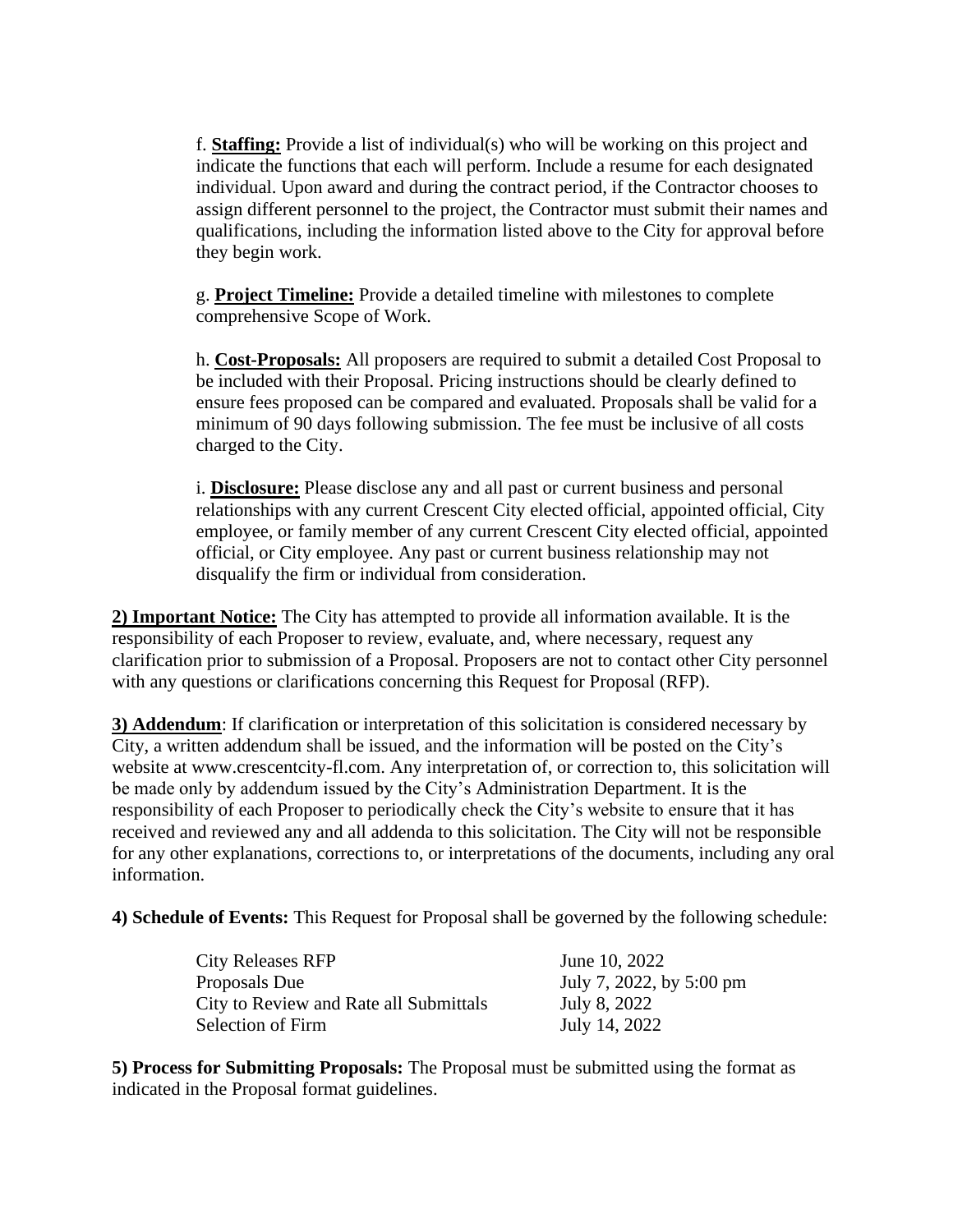a. **Number of Proposals:** Submit one original, three (5) hard copies plus one electronic copy/flash drive of your Proposal in sufficient detail to allow for thorough evaluation and comparative analysis. In the event of a conflict between the original and any hard copy or disk copy, the original shall control.

b. **Inquiries:** Questions about this RFP may be directed in writing to: Charles Rudd, City Manager at citymanager@crescentcity-fl.com

From the date that this RFP is issued until a firm or entity is selected and the selection is announced, firms or public entities are not allowed to communicate outside the process set forth in this RFP with any City employee other than the contracting officer listed above regarding this RFP. The City reserves the right to reject any Proposal for violation of this provision. No questions other than written will be accepted, and no response other than written will be binding upon the City.

c. **Public Records:** All Proposals submitted in response to this RFP become the property of the City. Information in the Proposal, unless specified as trade protected, may be subject to public review. Any information contained in the Proposal that is proprietary must be clearly designated. Marking the entire Proposal as proprietary will be neither accepted nor honored. Proprietary information submitted in response to this RFP will be handled in accordance with the Florida Public Records Act.

d. **Conditions for Proposal Acceptance:** This RFP does not commit the City to award a contract or to pay any costs incurred for any services. The City, at its sole discretion, reserves the right to accept or reject any or all Proposals received as a result of this RFP, to negotiate with any qualified source(s), or to cancel this RFP in part or in its entirety. The City may waive any irregularity in any Proposal. All Proposals will become the property of the City of Crescent City, FL. If any proprietary information is contained in the Proposal, it should be clearly identified.

e. **Insurance & W-9 Requirements:** Upon the recommendation of contract award, Contractor will be required to submit the following documents within ten business (10) days of City notification, unless otherwise specified in the solicitation:

**Insurance** - City requires that licensees, lessees, and vendors have an approved Certificate of Insurance (not a declaration or policy) or proof of legal self-insurance on file with the City. Within ten (10) business days of award of contract, successful Bidder must furnish the City with the Certificates of Insurance proving coverage.

**W-9** – Current signed form W-9 (Taxpayer Identification Number & Certification) which includes Contractor's legal business name(s).

f. **Submission of Proposals:** All completed written Proposals must be submitted in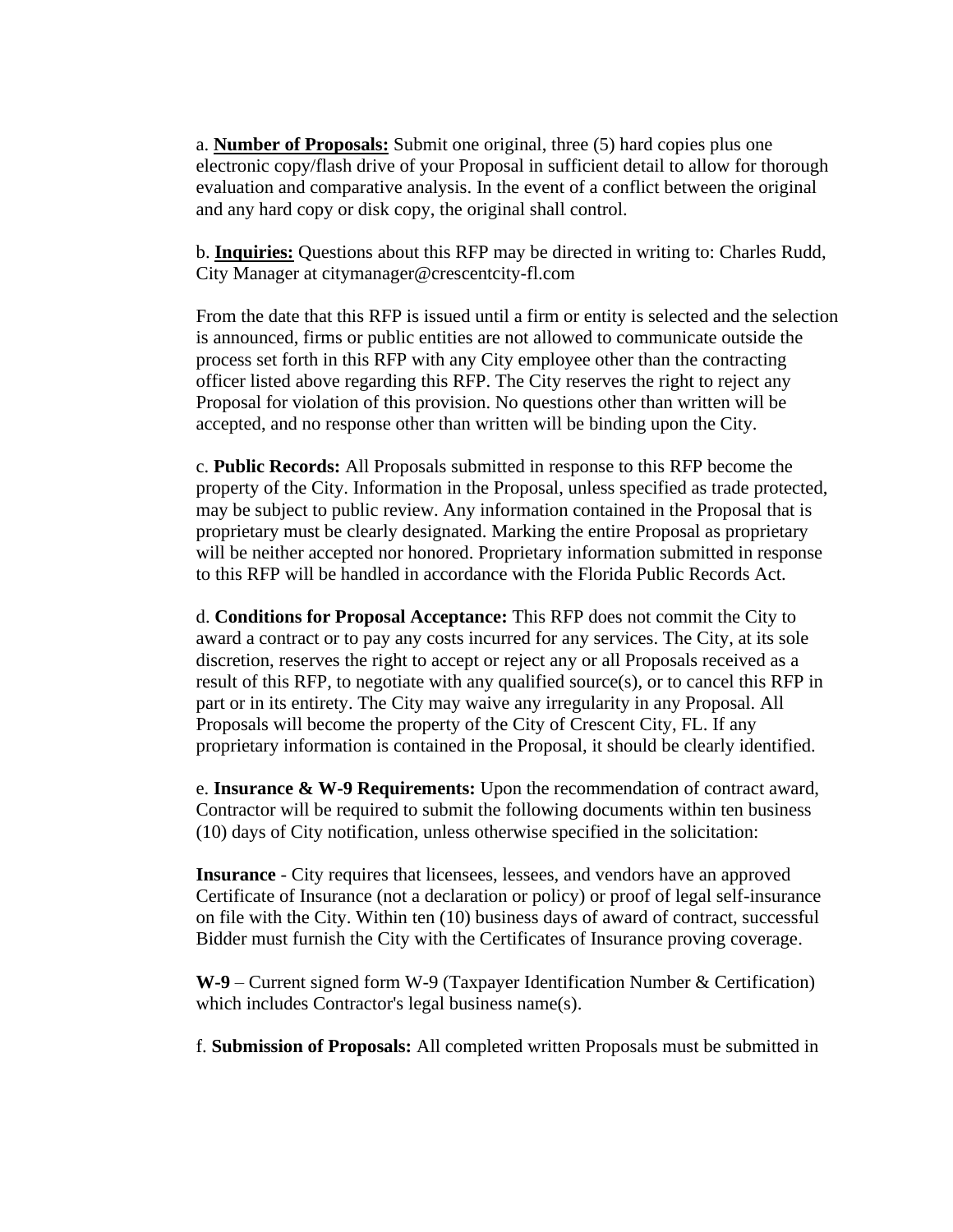sealed envelopes marked and received prior to 5:00 pm on Thursday, July 7, 2022, to the address below. Proposals will not be accepted after this deadline. Faxed or e-mailed Proposals will not be accepted. NO EXCEPTIONS.

**City of Crescent City ATTN: City Manager 3 N. Summit Street Crescent City, FL 32112**

**6) Evaluation Criteria:** The City's evaluation and selection process will be conducted in accordance with the table listed below. At all times during the evaluation process, the following criteria will be used. Additional sub-criteria that logically fit within a particular evaluation criterion may also be considered even if not specified below.

| Criteria                       | <b>Rating (100%)</b> |
|--------------------------------|----------------------|
| Timeline                       | 30%                  |
| Methodology                    | 25%                  |
| <b>Cost Proposal</b>           | 25%                  |
| <b>Professional Experience</b> | 20%                  |

**7) Evaluation of Proposals and Selection Process:** An Internal Evaluation/Selection Committee (Committee) will screen and review all Proposals according to the weighted criteria set forth above.

a. **Responsiveness Screening:** Proposals will first be screened to ensure responsiveness to the RFP. The City may reject as non-responsive any Proposal that does not include the documents required to be submitted by this RFP. At any time during the evaluation process, the City reserves the right to request clarifications or additional information from any or all Proposers regarding their Proposals.

b. **Initial Proposal Review:** The Committee will initially review and score all responsive written Proposals based upon the Evaluation Criteria set forth above. The Committee may also contact Proposer's references. Proposals that receive the highest evaluation scores may be invited to the next stage of the evaluation process. The City may reject any Proposal in which a Proposer's approach, qualifications, or price is not considered acceptable by the City. An unacceptable Proposal is one that would have to be substantially rewritten to make it acceptable. The City may conclude the evaluation process at this point and recommend award to the lowest responsible Bidder. Alternatively, the City may elect to negotiate directly with one or more Proposers to obtain the best result for the City prior to making a recommendation or selection.

c. **Interviews, Reference Checks, Revised Proposals, Discussions:** Following the initial screening and review of Proposals, the Proposers included in this stage of the evaluation process may be invited to participate in a virtual interview. Interviews, if held, will be conducted virtually. The individual(s) from Proposer's firm or entity that will be directly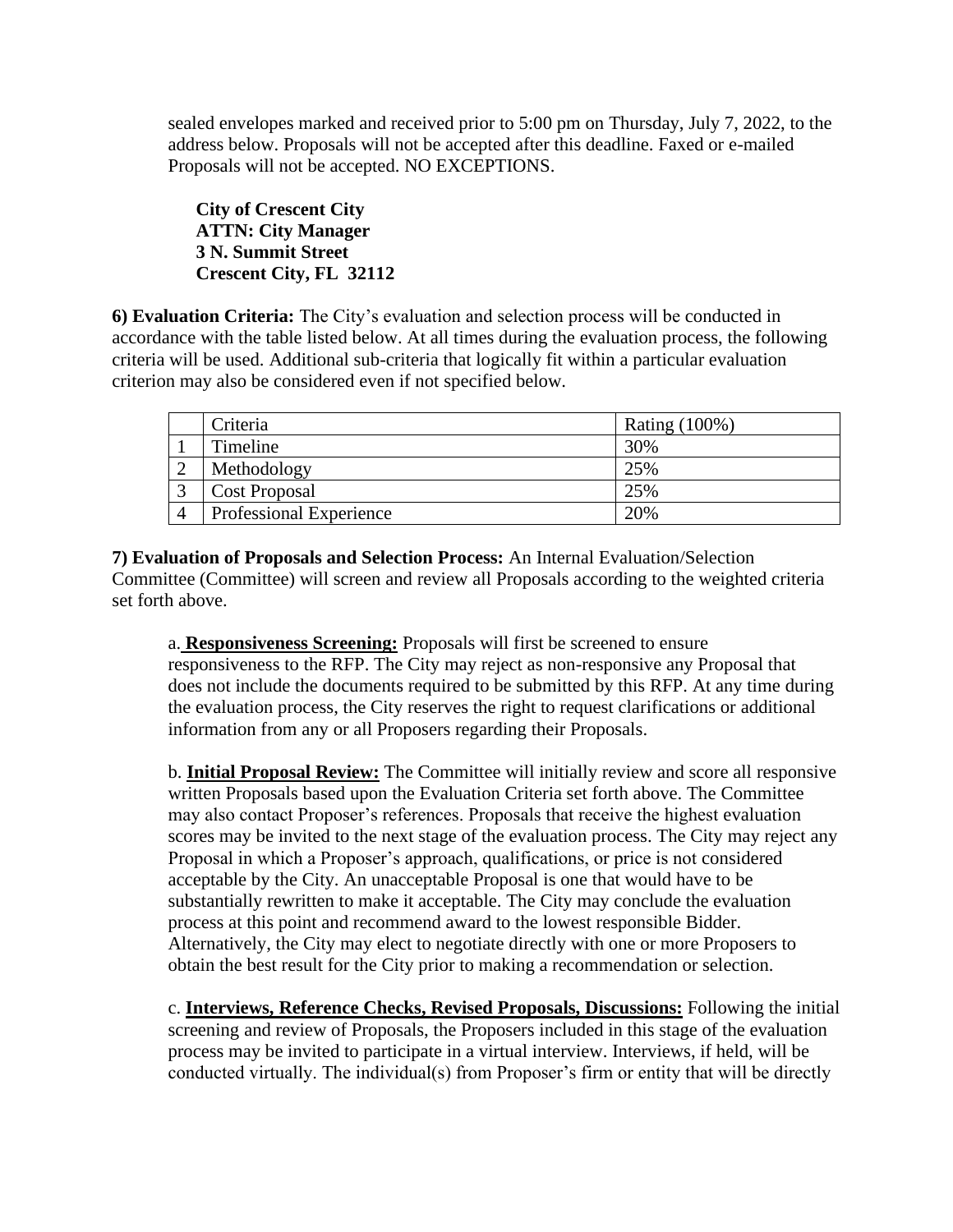responsible for carrying out the contract, if awarded, should be present at the virtual interview.

In addition to conducting a virtual interview, the City may during this stage of the evaluation process also contact and evaluate the Proposer's references, contact any Proposer to clarify any response or request revised or additional information, contact any current users of a Proposer's services, solicit information from any available source concerning any aspect of a Proposal, and seek and review any other information deemed pertinent to the evaluation process.

Recommendation for award is contingent upon the successful negotiation of final contract terms. Negotiations shall be confidential and not subject to disclosure to competing Proposers unless an agreement is reached. If contract negotiations cannot be concluded successfully, the City may terminate negotiations and commence negotiations with the next highest scoring Proposer or withdraw the RFP.

**8) Accuracy of Proposals:** Proposers shall take all responsibility for any errors or omissions in their Proposals. Any discrepancies in numbers or calculations shall be interpreted to reflect the cost to the City.

If prior to contract award, a Proposer discovers a mistake in their Proposal, which renders the Proposal unwilling to perform under any resulting contract, the Proposer must immediately notify the City and request to withdraw the Proposal. It shall be solely within the City's discretion as to whether the withdrawal will be permitted.

**9) Responsibility of Proposers:** The City shall not be liable for any expenses incurred by potential Contractors in the preparation or submission of their Proposals. Precontractual expenses are not to be included in the Contractor's Pricing Sheet. Precontractual expenses are defined as, including but not limited to, expenses incurred by Proposer in:

- Preparing Proposal in response to this RFP;
- Submitting that Proposal to the City;
- Negotiating with the City any matter related to the Proposal; and
- Any other expenses incurred by the Proposer prior to the date of the award and execution, if any, of the contract.

**10) Confidentiality:** The Florida Public Records Act mandates public access to government records. Therefore, unless information is exempt from disclosure by law, the content of any request for an explanation, exception, or substitution, response to this RFP, protest, or any other written communication between the City and Proposer shall be available to the public.

If Proposer believes any communication contains trade secrets or other proprietary information that the Proposer believes would cause substantial injury to the Proposer's competitive position if disclosed, the Proposer shall request that the City withhold from disclosure the proprietary information by marking each page containing such proprietary information as confidential. Proposer may not designate its entire Proposal as confidential nor designate its Price Proposal as confidential.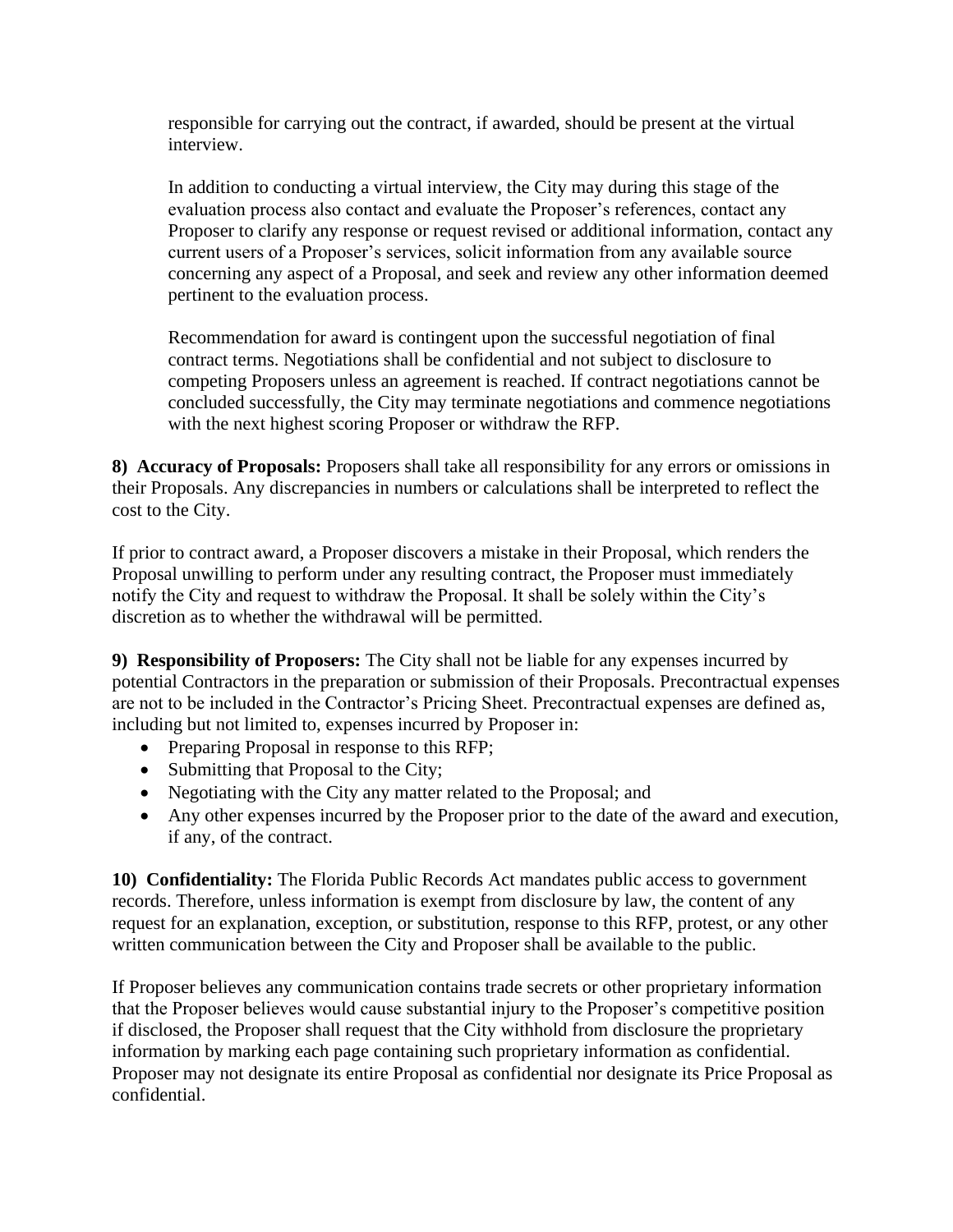Submission of a Proposal shall indicate that, if Proposer requests that the City withhold from disclosure information identified as confidential, and the City complies with the Proposer's request, Proposer shall assume all responsibility for any challenges resulting from the nondisclosure, indemnify and hold harmless the City from and against all damages (including but not limited to attorney's fees and costs that may be awarded to the party requesting the Proposer information), and pay any and all costs and expenses related to the withholding of Proposer information. Proposer shall not make a claim, sue, or maintain any legal action against the City or its directors, officers, employees, or agents concerning the disclosure, or withholding from disclosure, of any Proposer information. If Proposer does not request that the City withhold from disclosure information identified as confidential, the City shall have no obligation to withhold the information from disclosure and may release the information sought without any liability to the City.

**11) Ex Parte Communications:** Proposers and Proposers' representatives should not communicate with the City Commission members about this RFP. In addition, Proposers and Proposers' representatives should not communicate outside the procedures set forth in this RFP with an officer, employee, or agent of the City, including any member of the evaluation panel, with the exception of the City Manager, regarding this RFP until after Contract Award. Proposers and their representatives are not prohibited, however, from making oral statements or presentations in public to one or more representatives of the City during a public meeting.

A "Proposer" or "Proposer's representative" includes all of the Proposer's employees, officers, directors, consultants and agents, any subcontractors or suppliers listed in the Proposer's Proposal, and any individual or entity who has been requested by the Proposer to contact the City on the Proposer's behalf.

**12) Conflict of Interest:** The Proposer warrants and represents that it presently has no interest and agrees that it will not acquire any interest, which would present a conflict of interest during the performance of services under any Agreement awarded. The Proposer further covenants that it will not knowingly employ any person having such an interest in the performance of any Agreement awarded. Violation of this provision may result in any Agreement awarded being deemed void and unenforceable.

**13) Disclosure of Governmental Positions:** In order to analyze possible conflicts that might prevent a Proposer from acting on behalf of the City, the City requires that all Proposers disclose in their Proposals any positions that they hold as directors, officers, or employees of any governmental entity. Additional disclosure may be required prior to the contract award or during the term of the contract. Each Proposer shall disclose whether any owner or employee of the firm currently holds positions as elected or appointed officials, directors, officers, or employees of a governmental entity or held such positions in the past twelve months as part of the Proposal.

**14) Conditions to Agreement:** The selected Proposer will execute a Professional Service Agreement for Services with the City describing the Scope of Services to be performed, the schedule for completion of the services, compensation, and other pertinent provisions. The terms of the agreement, including insurance requirements, have been mandated by the City and can be